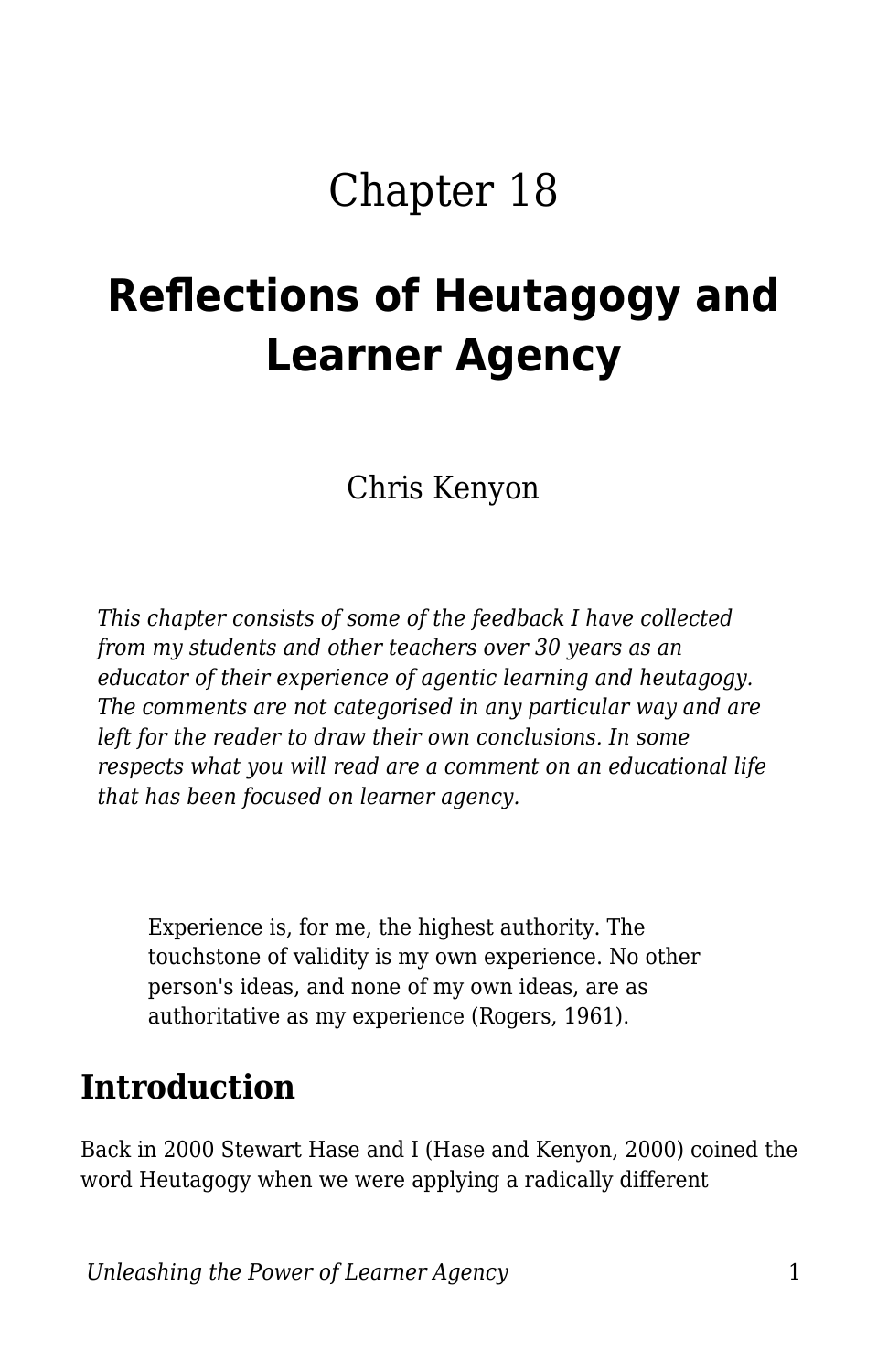approach to learning, specifically in the context of postgraduate education. Since then, the approach has attracted much favourable support, and some criticism, around the world. What is it that captures the imagination and enthusiasm of thousands of people? Is it the theory, its ramifications for learning, and its related implementation steps?

Perhaps the main reason why heutagogy is receiving so much positive attention is because it seems to work, as can be seen from the comments below and the evidence described in this book. Learners in many countries, in private and public organisations, in schools, at work, in vocational education and training and universities are enthusiastic about their learning experiences. They seem to learn at a higher level than could be achieved through traditional teaching methods, and many are inspired to take their learning to a higher level. It is the outcomes of the heutagogical approach that engender the fervour amongst learners and their facilitators. This chapter looks at a selection of the comments from the users of heutagogy. You can make your own judgement and your own analysis of their meaning.

## **Learner Behaviour**

Individual learners have individual reactions to being asked to learn through a different approach. Reactions will depend on the personality of the learner, the way they are introduced to heutagogical learning, their relationship with fellow learners, their relationship with their facilitators, and the culture in which their learning has so far been taught or experienced. Parts of the individual's personality that have an impact include their degree of self-confidence, and their willingness to accept change. What we have is a multi-variant situation which precludes ready analysis: everyone experiences life and learning differently. However, it is possible to find a handful of behaviours which are more prominent than others, and these are interesting.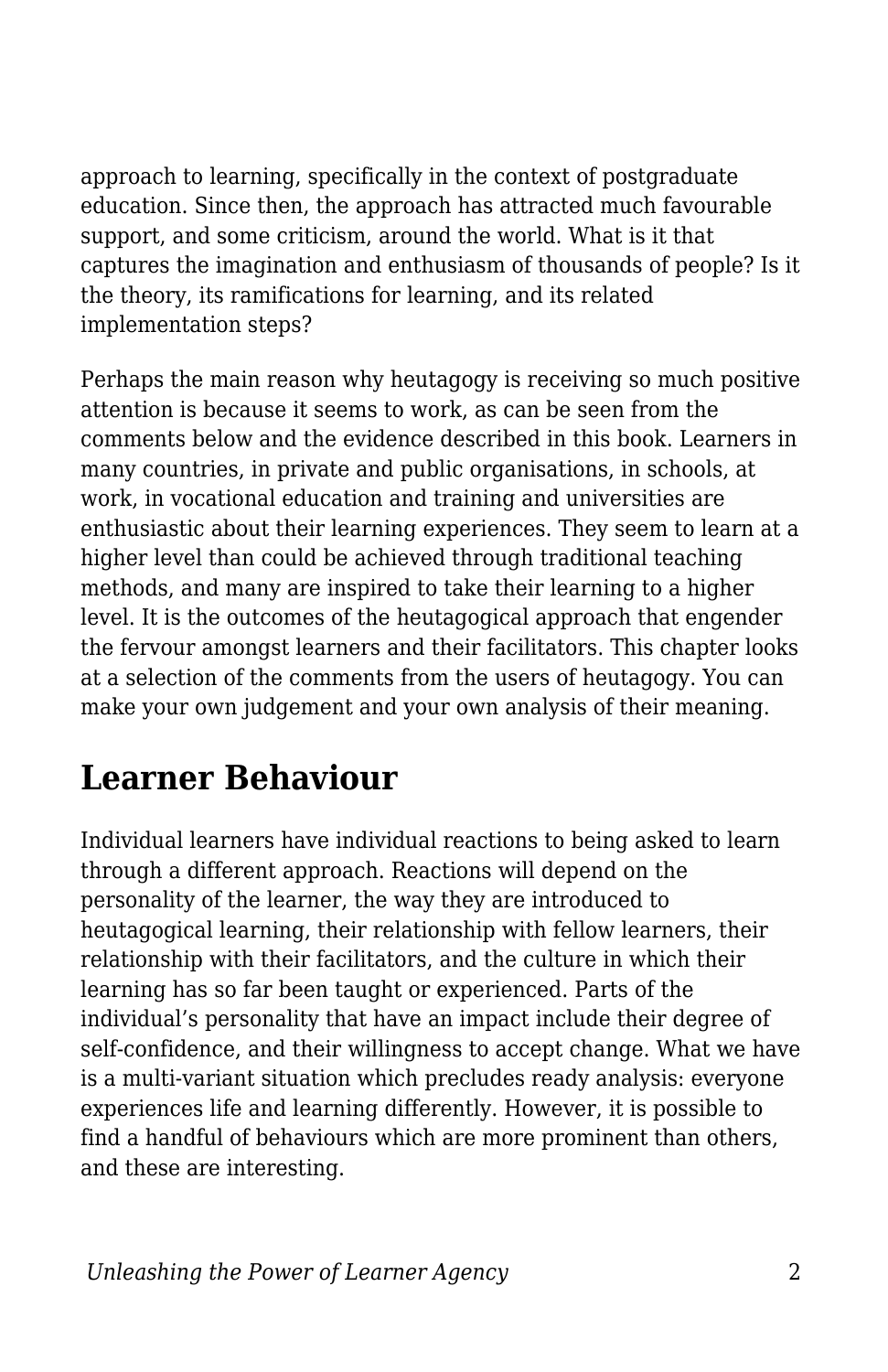Learner behaviour can be looked at through the lens of the learners' self-reporting, or through the eyes and ears of the people who are facilitating the learning. We will look at the work of facilitators in the next section. Now let's look at what learners have experienced.

Over a number of years, I have collected a multitude of responses from learners about their experience with heutagogy. These learners have included business students, medical and nursing students, high school students, international students and learners in government organisations.

#### **Initial reactions when introduced to heutagogy**

When we were told that we had to learn with a new method I felt insecure. I wanted to know more. I needed to know why we had to learn differently.

The lecturer explained that this would be a chance for us to decide for ourselves what we were going to learn. That was exciting. Definitely a challenge, but exciting.

As an international student I felt that I had paid to be taught so I wanted to be taught properly. I was angry but could not tell my parents about it.

I had heard about this heuty (sic) stuff from a friend who did it the previous year. I was keen to give it my best shot.

At first you think "this can't be right". After all, everyone has learned from teachers for many centuries. But then when you see other students getting enthusiastic you have to think that maybe it could be interesting.

I didn't like being taught in high school. But then I was asked if I wanted to do a special program where I could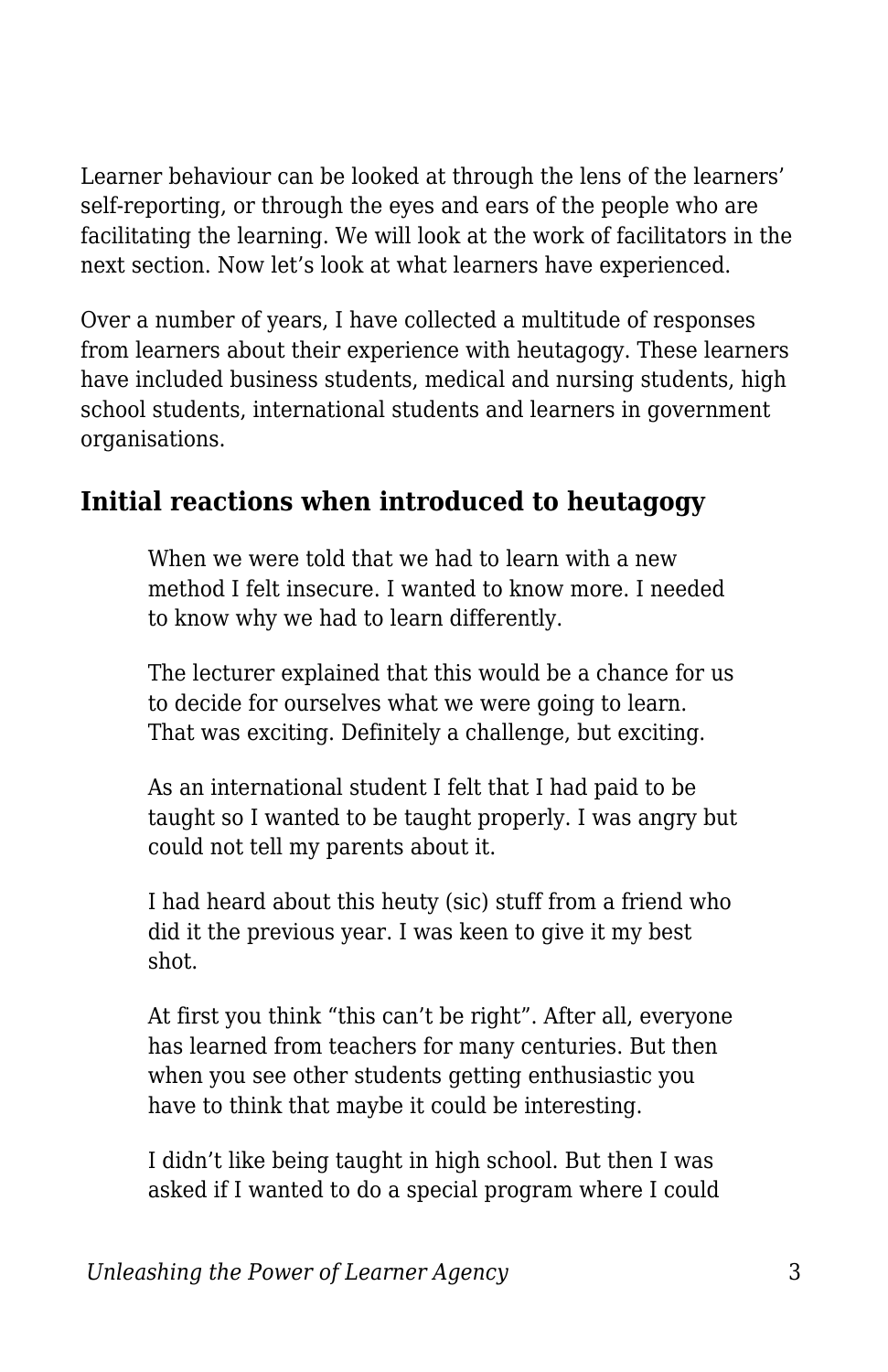choose what to learn. I couldn't believe it was real, but it was. It was (expletive) unbelievable.

I didn't really believe what we were told. How could we be trusted to study? There had to be a point in the course where eventually the teacher took over and taught us. How wrong I was.

I am older than the average student so I have travelled and learned lots of different things. What the lecturer was suggesting was that we try something new, something different. I was up for that, thank goodness.

In nursing you learn that there are always new things to learn, new equipment, new drugs, new procedures and so on. This was not just something new, but really a new way of learning. I felt a bit hesitant, naturally, but it seemed like a good idea.

As when facing a change to the way in which we have previously acted or thought, beginning to learn through a heutagogical approach presents a challenge. The range of responses range from students wanting to dive in and start learning, through those that have some concerns, and ending with those who appear to be in denial about the new approach. What helps students surmount this perceived hurdle is a clear and detailed explanation of the process, and an assurance that there will be a positive outcome.

The behaviour of some teenage boys who had been classified as 'problem learners' changed markedly when I gave them the opportunity to take part in a special program based around heutagogy. They not only took on responsibility for their own learning (with a hint of guidance) but displayed positive changes in behaviour. They became less aggressive, more communicative, and greater cooperators with their fellow students. By the end of the program the teenagers had developed an attitude that they all 'belonged' to the

*Unleashing the Power of Learner Agency* 4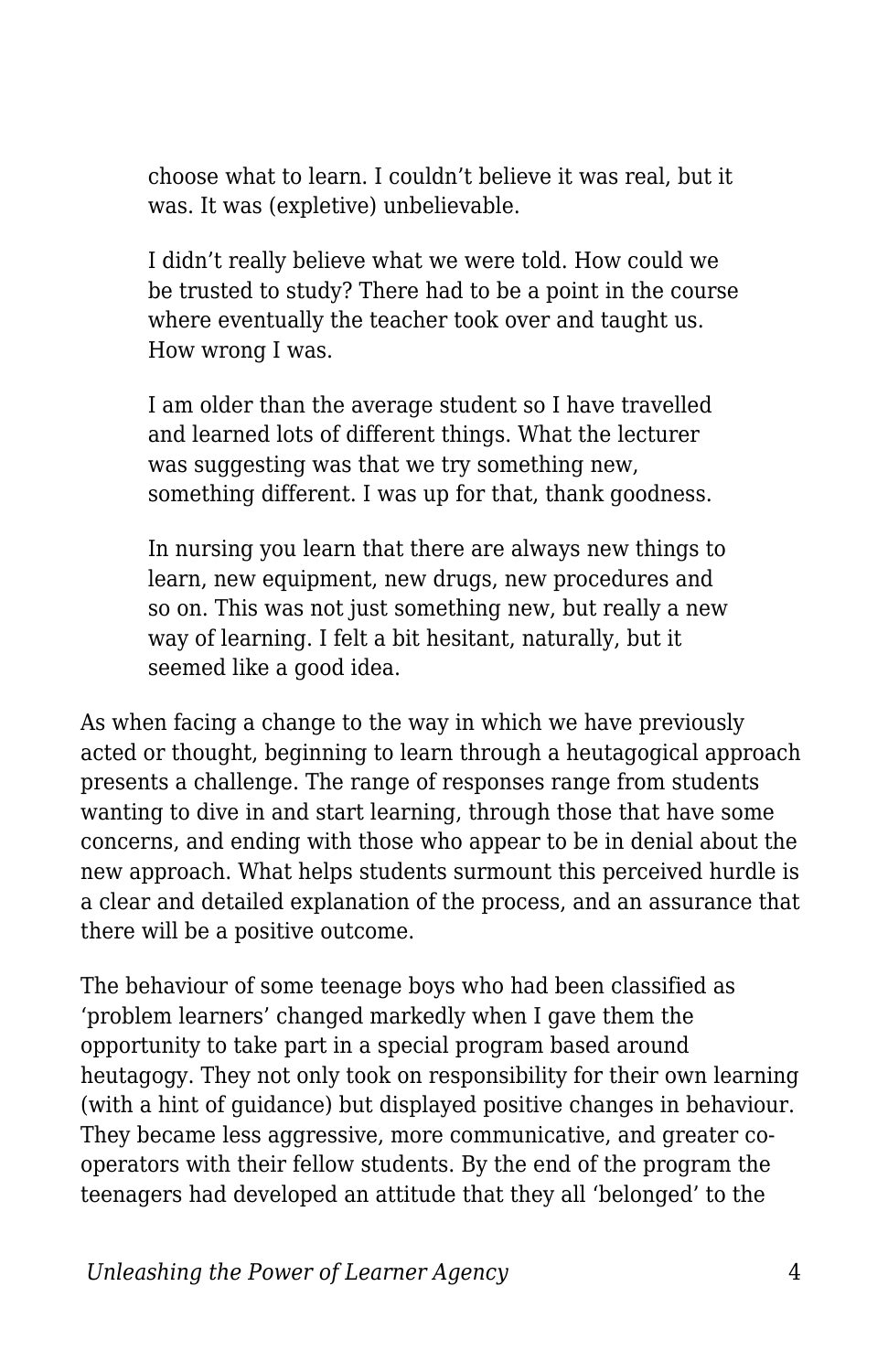learning group, and that they could all learn from each other. There was also a decrease in the use of less desirable language.

#### **Mid-study reactions**

I'm loving this way of learning. You wouldn't believe how much there is to learn. Honestly, I spend more time than expected doing my research etc, but it's great.

There are three of us in our group. We started with a meeting once a week, but now we meet all the time. It's kind of casual, but we talk all the time. There's so much to discover. We learn ourselves and we learn from each other.

This is hard work. I have to ask my lecturer for help every week. I don't think I'm achieving what is needed. I have to try harder because I want good marks for graduation.

I'm a bit up and down. There's so much to learn, and that's great. But, I have to do a heap of work, more than I've ever done before. And you have to keep going back to see how what you've learned fits in with your actual topic.

It feels like something in my brain got switched on. I get this learning. Why haven't we done this before?

When I talk to my teacher about what I've been doing, she's really cool. She doesn't tell me what to do. She kind of asks me questions, and so I get more ideas about how to learn.

It's very satisfying that I 'own' my learning. Others help me, but basically, what I do and how I do it is my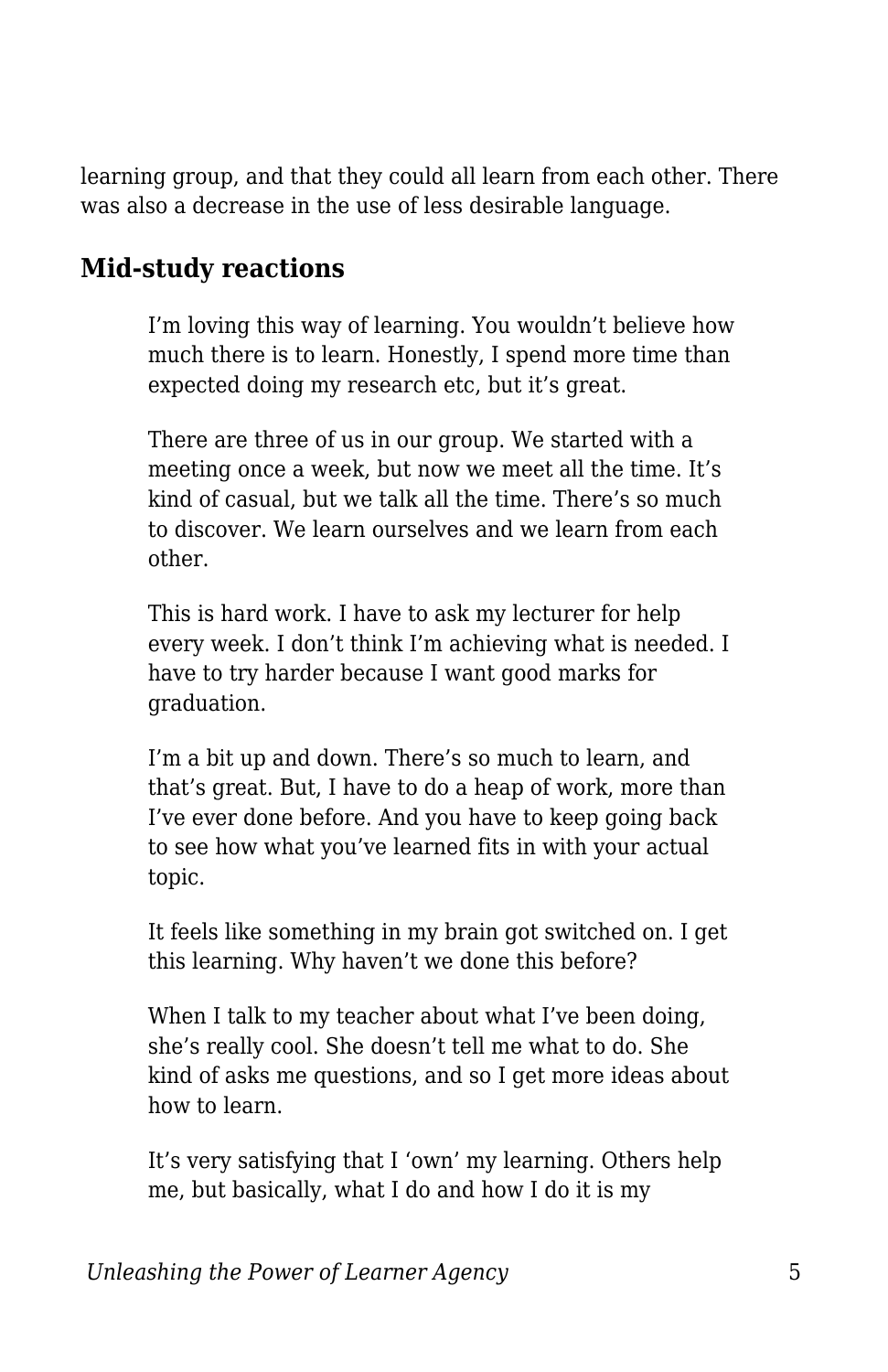responsibility. Actually, it feels great to be in charge of my life.

It's taken me quite a while to get with the program. Now I'm running to catch up. There's stacks to learn. I get a buzz from my work.

Honestly, I got the shakes when we first started, I was worried. Now I know what I'm doing. I'm learning fast and my mind is wide awake. I wake up ready to do more research, even if it's before breakfast.

At the start of the course, I had so many things I wanted to investigate I kept changing ideas. Eventually I realised that what I actually wanted was an area of learning which was significant not only to me right now but would be a long-lasting interest.

There are perhaps some differences here in the comments between those in small groups and those learning individually, but any differences are very probably due to personality differences rather than to the value gained from the learning. What is common is the learner's ability to undertake their own learning, and to focus on what is important to them. And to learn with enthusiasm because they have responsibility and ownership for their learning. Reaching this stage of confidence takes time, different periods for different individuals, but it is an essential step in getting learners to develop their own ways of learning and being able to assess what is important for their individual learning.

#### **Reactions on study completion**

If I think about it, it's a bit mixed. It was a lot of hard work, but that was my decision. Apart from learning in depth about (subject), I have come to understand the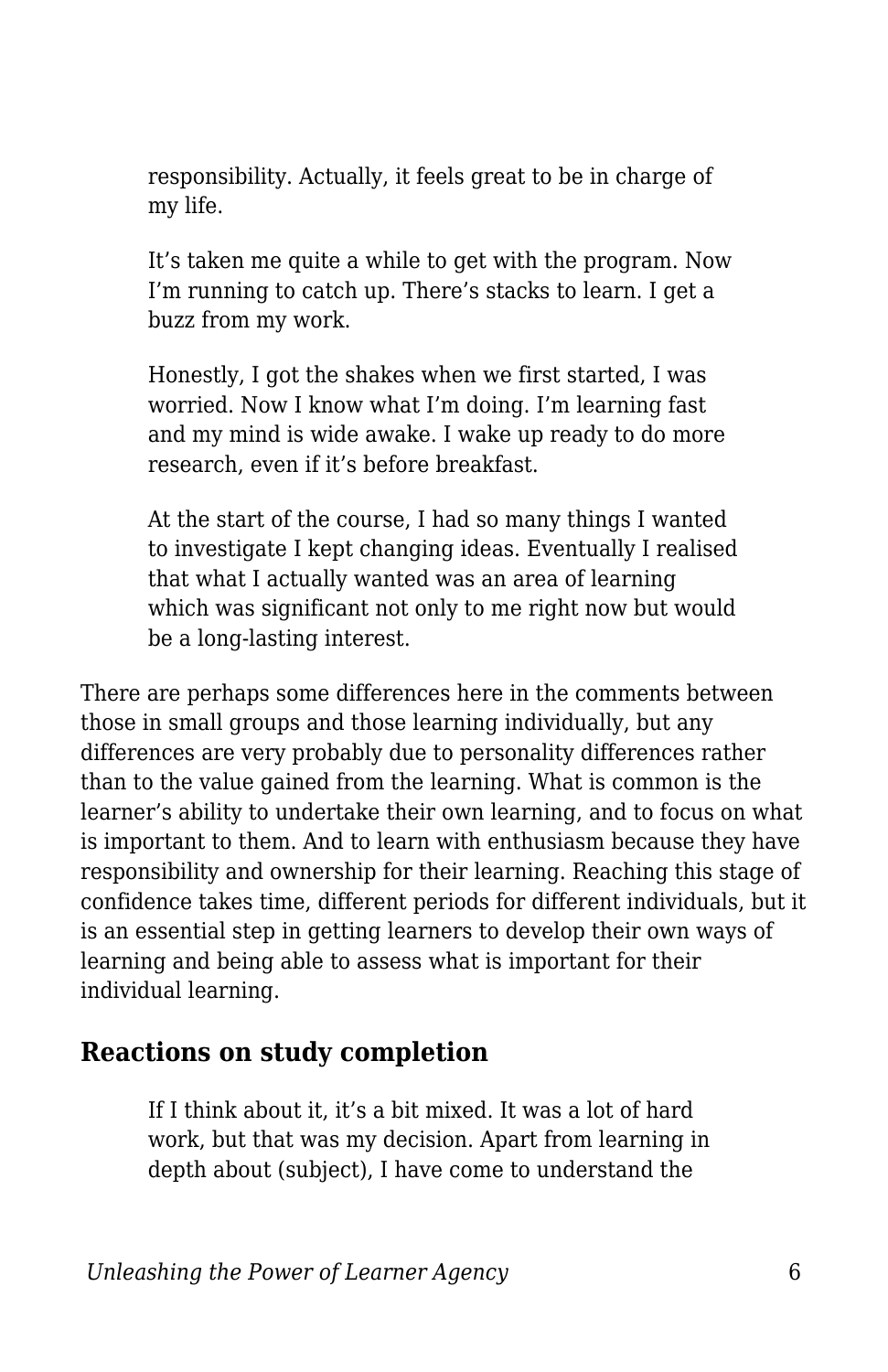way I learn. The result of that is I want to keep learning, but I need to get a job to support that. I don't think I will ever stop learning.

I did a long presentation to the class. Everyone clapped including the lecturer and that was fabulous – they said I'd done a great job and they meant it. It took up a lot of my time, but that was the way I learned. I'm happy that I learned, that I did a good job and that people appreciated what I'd done.

I have the feeling that I have only just begun a new journey into learning. During the reviews my lecturer helped a lot, not by telling me what to do, but by listening to what I was learning, and then asking questions. I realised that I needed more practical information rather than just the theory, so I went to (law) court to learn more. I would like my children to learn like this if they get the opportunity.

It was not hard at first for me, I am a pretty shy nerd and used to doing things myself. But then I found that I had to constantly interact with other people, both students and with people from whom I wanted to gain information. The frequent exchanges of ideas and progress reviews gave me the confidence to question myself as well as others. This way of learning has opened me up, and I feel good about working with others and going on to greater learning.

This course showed me that learning for yourself is more beneficial, in my experience, than being taught what somebody says you have to learn. It was a long semester but I learnt much more than I'd learnt in any previous semester. Not just about my topic but about how I learn,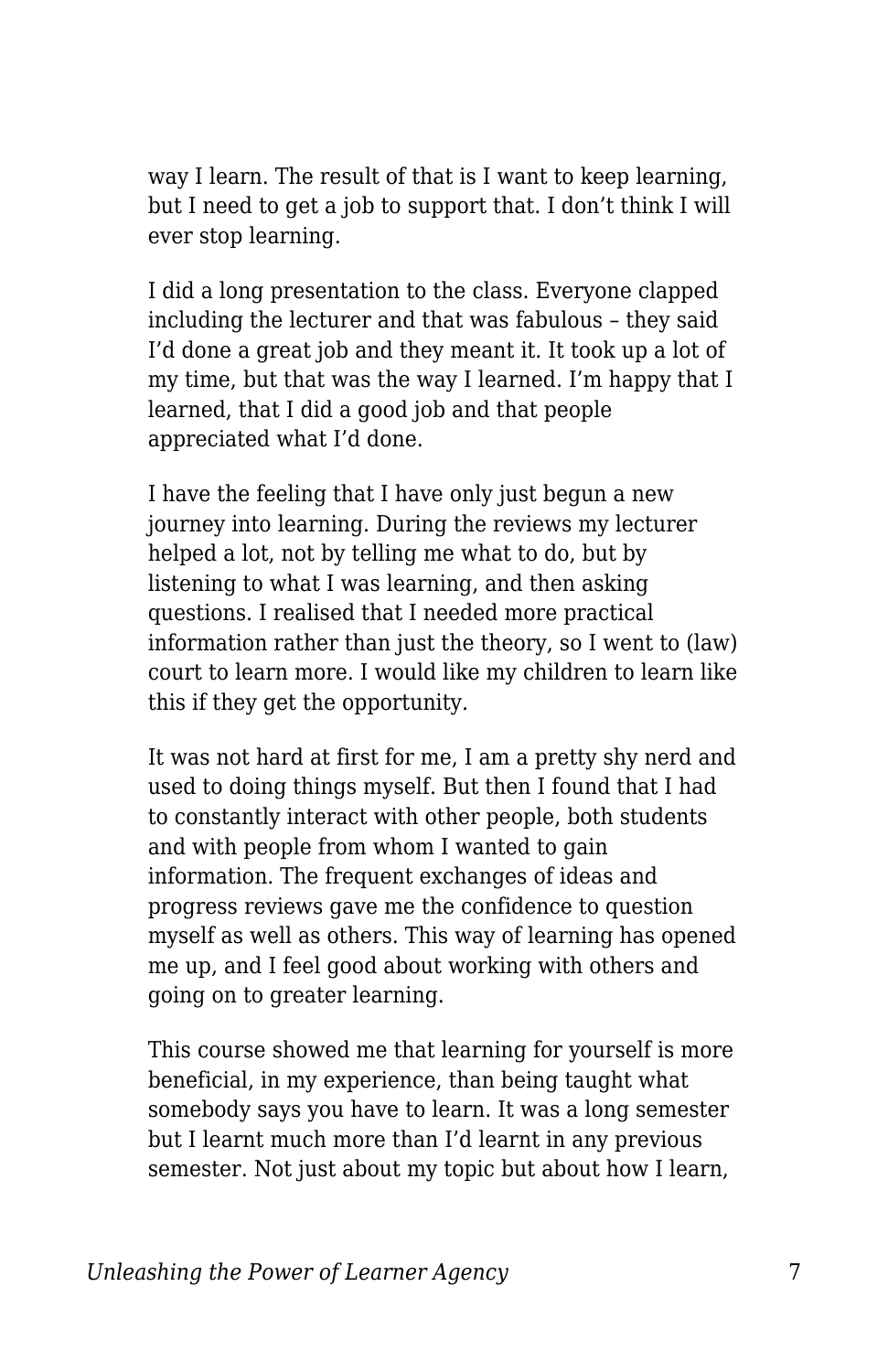and to me that is the best part.

Running workshops for people in my organisation was a routine sort of thing and not much of a challenge. Now I can see how to get people really engaged by giving them the opportunity to explore what is important to them. It may take more effort to run the new workshops but I am sure it will be worth the effort in terms of participants' learning and workshop outcomes.

Although I had lots of difficulties with the studying I was learning much better than I thought. Nobody explains that your brain is getting bigger, you just learn and learn. It will not be a good thing to go back and have to experience the usual teaching.

The main themes in post-study comments are the effort expended during the learning, the positive attitude to the learning process, and the gaining of insights into self and how as an individual they learn. Most learners who initially expressed doubts and concerns about the learning process eventually conceded that the approach was successful and that they had benefitted from the learning. The doubleloop learning which is an essential element of heutagogy is illustrated in the way learners reviewed their learning and refined their approach to their topics. Given human nature, it is perhaps inevitable that some learners may wish to return to a formal teaching/learning situation, albeit having had their eyes open to a wider world of learning. However, the awakened desire to continue learning is expressed by many learners, and we have evidence of learners gaining masters and doctoral level qualifications, as well as others branching into other fields of interest and achieving senior positions in private and government organisations.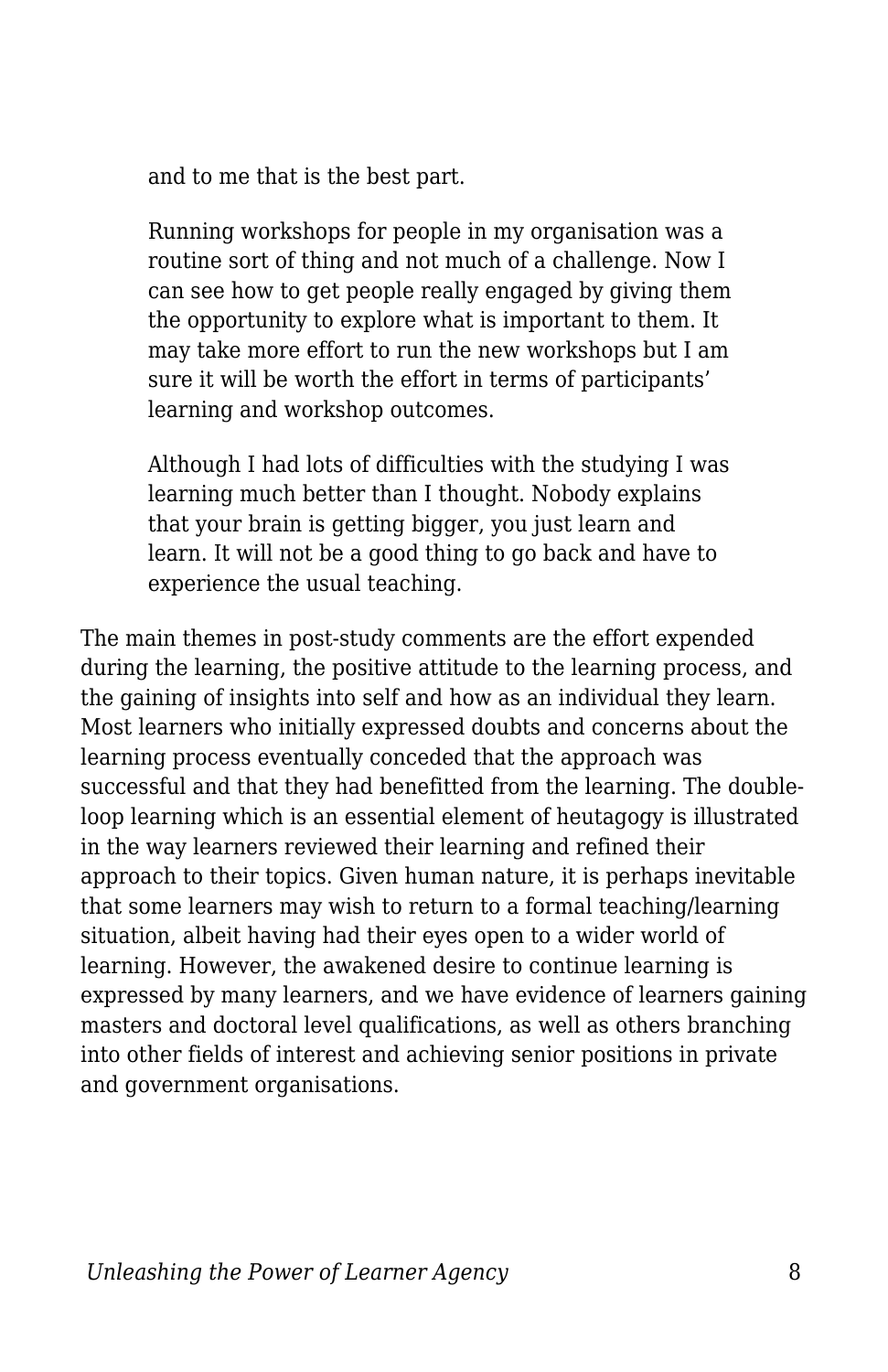## **Facilitator Experiences**

Teachers and lecturers who decide to use a heutagogical approach with their students usually need first to gain approval from the institution within which they work. There might be some hesitation due to an institution's unfamiliarity with heutagogy, its reluctance to allow learning to stray from a set syllabus, or the need to preserve the institution's standing by insisting on a fully formulated assessment system of student achievement. Hopefully, this picture is changing as more institutions around the world adopt heutagogy as part of their teaching/learning modus operandi. Please note that heutagogy is viewed as only a part of the learning system because there will always be disciplines or units where adopting a heutagogical approach may simply not be feasible or practicable.

At the start of a course the facilitator needs to explain in detail how the learning will be undertaken, what the learners' responsibilities are, and what role he or she will play in assisting the learners. Learners embarking on a new course can be expected to have many questions and concerns, and it is important for a successful outcome that facilitators respond to these before setting the learners free to go their own way. Back (2020) describes the importance of this initial stage in his work with adult students in Israel.

During the learning program the facilitator will check progress with individuals or groups of students. The purpose of these reviews is to listen to learner's ideas and their planned progress, to provide encouragement, to ask provocative questions perhaps, but to avoid giving direct guidance. While face to face reviews are probably preferable, since the advent of MOOCs online learning has become increasingly common. Indeed, the worldwide impact of Covid19 resulted in online learning and the holding of learning reviews becoming the only choice for learners and facilitators. The situation may change once a vaccine has had universal application, but it seems likely that online learning and online interactions between facilitators

*Unleashing the Power of Learner Agency* 9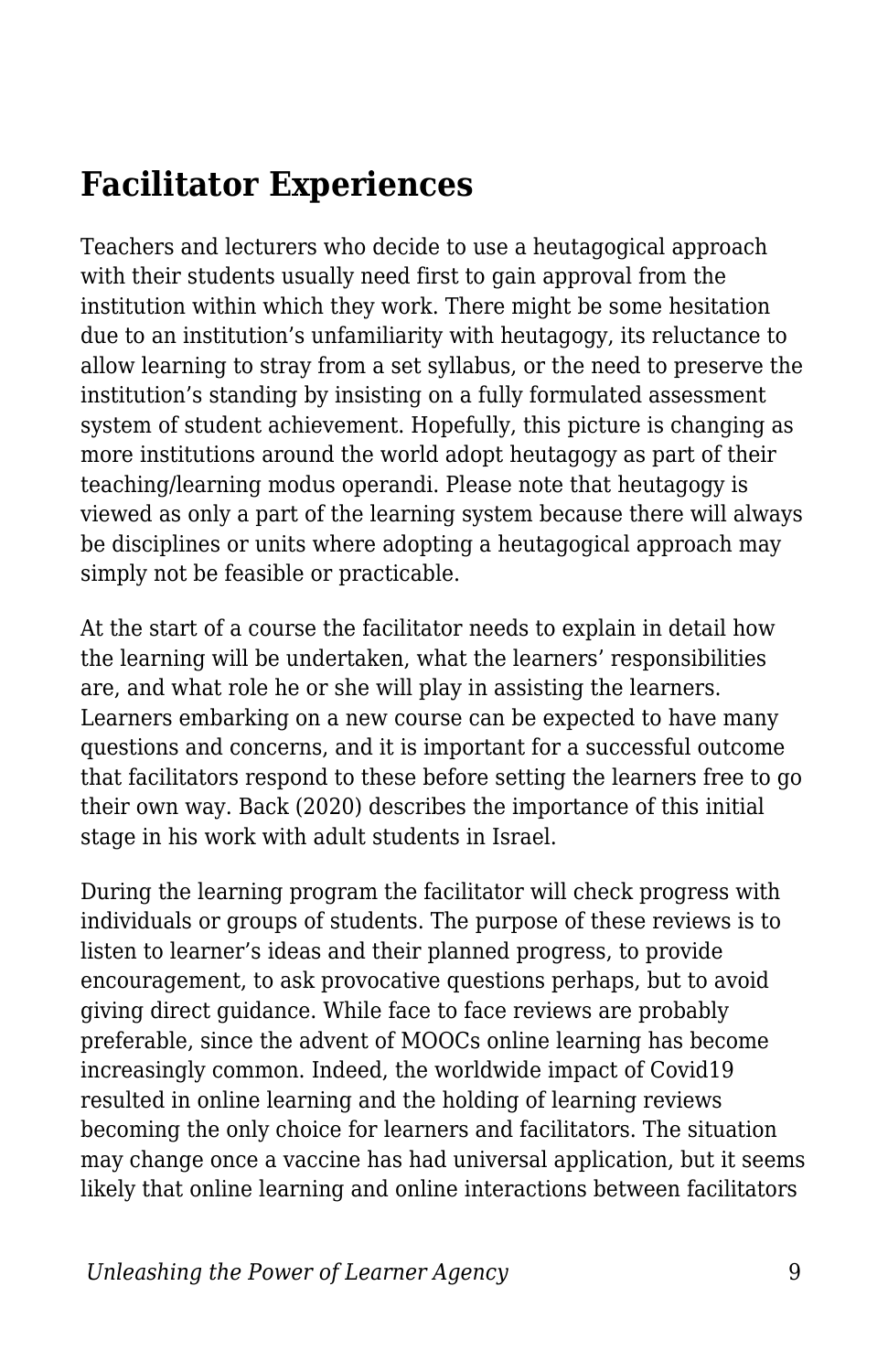and learners will continue to be a significant element to the learning provided by institutions. Such online activity is the only option for distance learners, and there will continue to be many thousands of them around the world.

Assessment of learning may give rise to discussion. Can learners really be allowed to assess their performance; shouldn't the facilitator make the assessments? Moreover, can the assessment method be stipulated (some form of exam?), or should learners be able to choose their preferred method of assessment. Much will depend on the rules of the institution, but the most common methods seem to be a written paper (assessed by fellow learners and/or the facilitator), a presentation to a group (similarly assessed), or something innovative such as a play, a video, or a class workshop.

The role of a facilitator requires people who are not welded to the belief that they have spent years learning, that they perhaps have a status within society, and that their job is to pass on that learning to students. Facilitators, like their learners, need to be flexible both in their approach to providing courses and in the ways they assist and encourage their learners. And if their approach is successful, they too can expect to also be on the path of continual learning.

# **Conclusion**

Obtaining feedback from learners about their individual heutagogical learning experience is a critical factor in our being able to reflect on learning experiences; it is also essential information for learning facilitators who wish to provide appropriate guidance to the learners. This feedback is best obtained periodically from learners so that the approach can be adjusted to ensure that it is truly learner centred.

While this chapter has provided only a small sample of feedback it is meant to encourage the use of heutagogy and other methods that promote learner agency. It remains for other researchers to conduct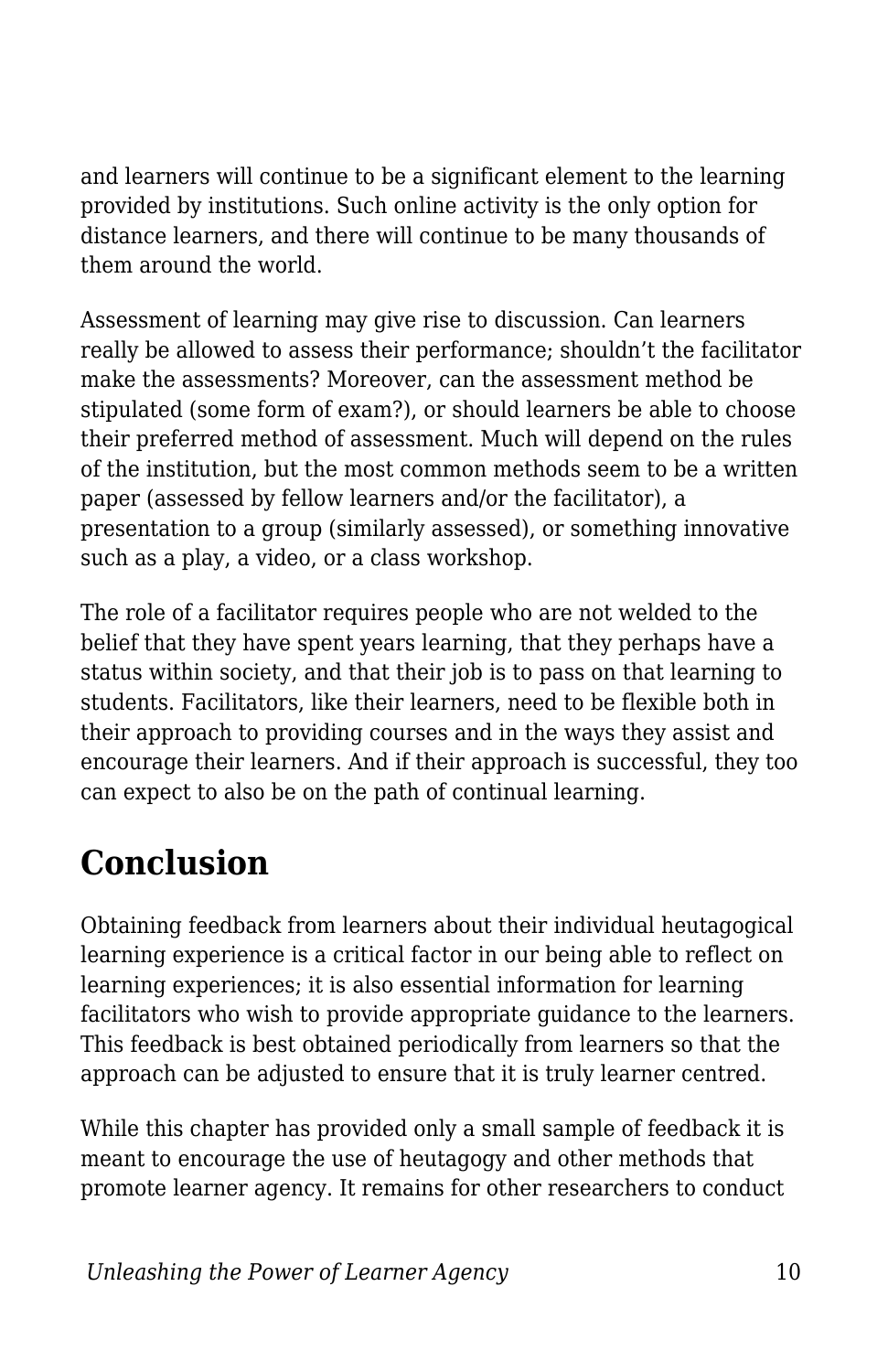large scale studies to thoroughly evaluate heutagogy and provide evidence for its principles and practices.

### **References**

- Glasner, A. & Back, S. (2020) *Exploring Heutagogy in Higher Education,* Springer.
- Hase, S., & Kenyon, C. (2000). From andragogy to heutagogy. *UltiBase Articles*. https://epubs.scu.edu.au/gcm\_pubs/99/.
- Rogers, C. (1961). *On becoming a person.* Houghton Mifflin, pp. 23-24.